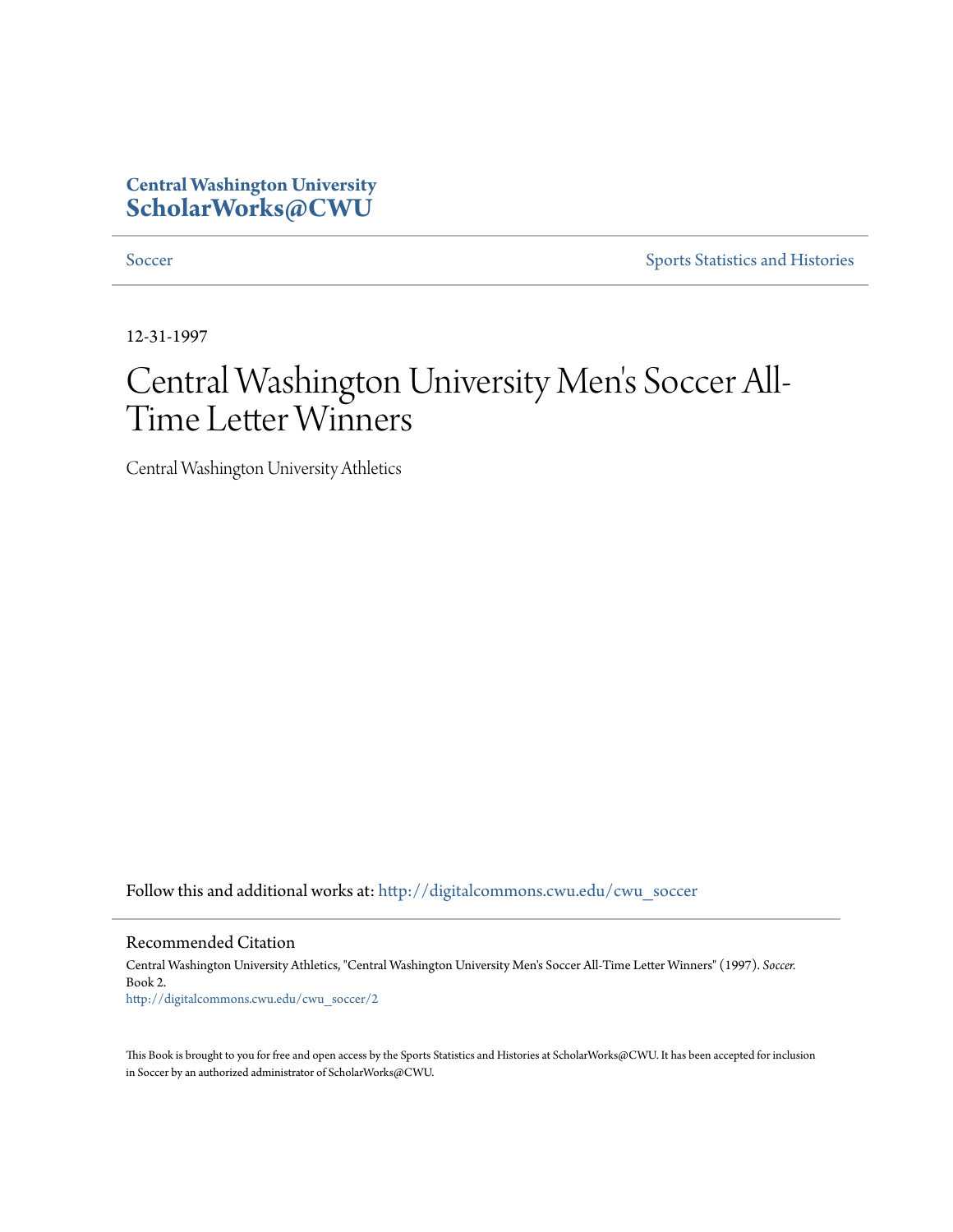Men's Soccer All-Time Letter Winners

Tom Adolphson (1) 1995 Casey Atherton (4) 1988-91 Mike Baker (1) 1989 (90) Jody Balmer (1) 1989 Kelly Barton (1) 1993 Erik Budlong (1) 1989 (88) Darin Carlson (1) 1992 (91) Dan Chase (4)1990-93 Kris Childs (2) 1991-92 Rick Collodi (1) 1987  $\text{lim Dempsev (1)}$  1995 Pete DeSanto (3) 1988-89, 91 Michael Drechsler (1) 1991 (90)  $Cris Fastrup (2) 1994-95 (92-93)$ Larry Fleming  $(1)$  1987 Wade Foley (1) 1992 Joe Furin (1) 1988 Paul George (2) 1993-94 Flo Ghighina (2) 1991-92 Janko Gil (1) 1990 Jay Gile (3) 1993-95 Rick Gliniak (1) 1995 Tony Graff (2) 1993-94  $\text{lason}$  Gray  $(1)$  1989  $Tim Johnson(1)$  1987 Ray Harvey (2) 1988-89 Craig Hawley (1) 1995 Mark Henson (2) 1992, 94 (93) Erik Hildebrand (3) 1992-94 Herold Hudson (3) 1988-89, 91 (90) Todd Jackson (1) 1992 Patrick Jenkins (2) 1993-94 Shaun Kerr (1) 1992  $Troy$  Larson  $(1)$  1990  $(91)$ Lance Ledford (1) 1995  $Cory$  Little  $(1)$  1995 Hal Lymus  $(1)$  1987 Scott Magee (2) 1987-88  $Clint$  Manny  $(4)$  1988-91 Dan Marquett (2) 1989-90 (88) Dan McKillop (1) 1989 Scott McDermott (2) 1994-95 Jeff Monnett (1) 1988  $\text{left Morgan (2)} \qquad 1987-88$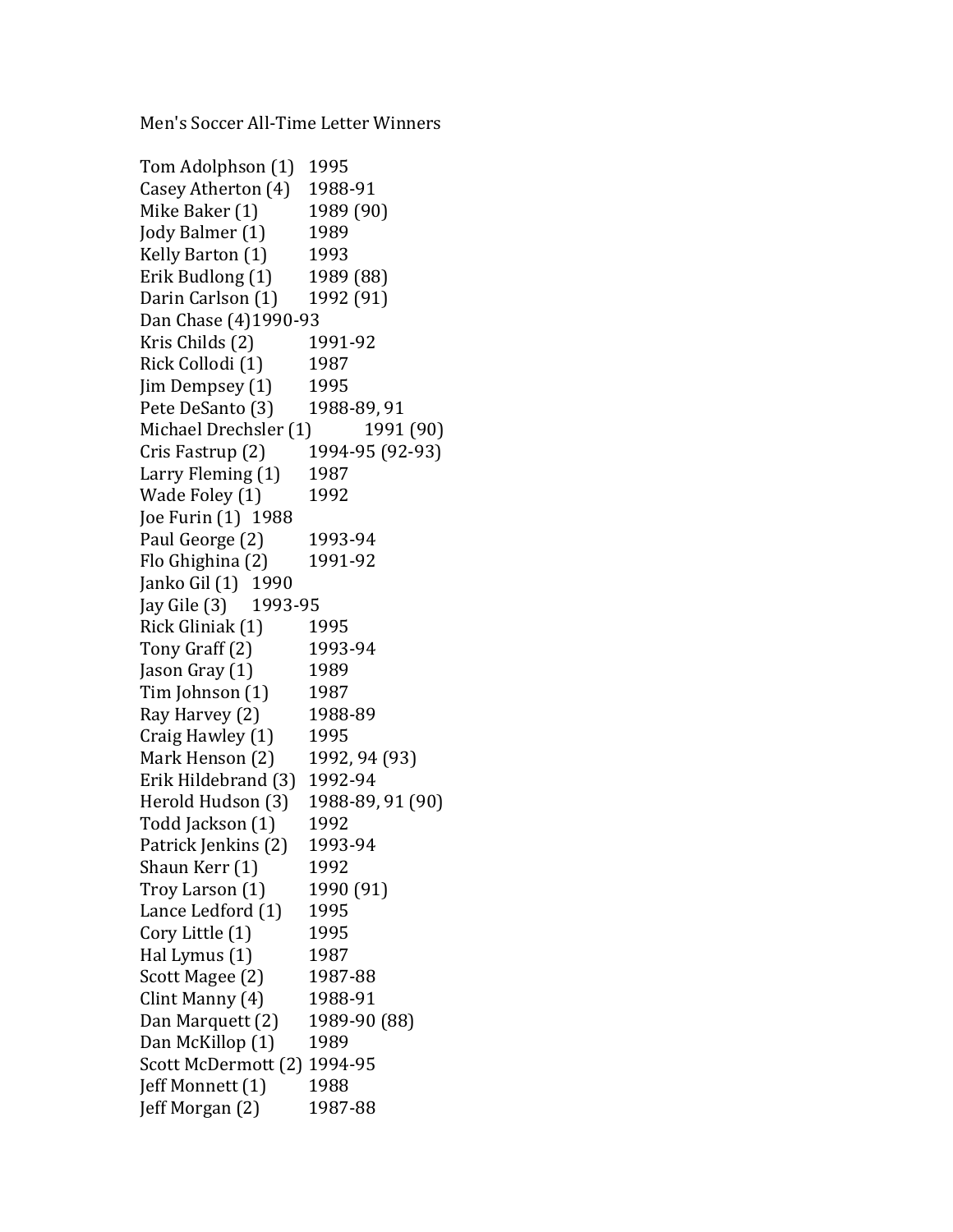Matt Morton (3) 1993-95 Rick Mullins (3) 1991-93 Slade Murphy (3) 1993-95 Derek Nelson (2) 1988-89 (90) Nate Nelson (2) 1993-94 Mark Neufeld (2) 1989-90 Craig Noviks (2) 1988, 90 (87) Pat O'Conner (1) 1988 Paul Ockerman (1) 1988 Bryan O'Neal (1) 1989 (90) Jeff Perry (2) 1989-90 Brian Person (1) 1994 Dave Pidgeon (1) 1994 Scott Price (1) 1987 (88) Ieff Rawlings (1) 1995 Scott Rea (2) 1993-94 J.P Reck (2) 1994-95 Nick Reep (1) 1994 (95) Casey Rein (3) 1992-93, 95 Joe Riedeman (1) 1987 Mike Rundquist (2) 1990-91 Nate Sabari (2) 1994-95 James Salsbury  $(1)$  1991 $(90)$ David Schultze (1) 1987 Eric Sime (2) 1990-91 Jim Smaaladen (1) 1990 David Smith (1) 1987 Scott Smith (1) 1993 Stewart Smith (1) 1987 Kevin Steenis (3) 1991-93 Dennis Tate (2) 1988, 90 Mark Tate (1) 1990 Nick Terrano (1) 1987 Ian Thomas (2) 1992-93 Scott Thompson (2) 1992-93 Mike Thurman (3) 1989-91 Seth Timbers (1) 1995 Jason Timm (2) 1994-95 Shawn Tobius (1) 1995 Scott Urakawa (1) 1987 Steve Van de Wege (1) 1987 **Jeff Varden (2)** 1992-93 Dennis Vercillo (1) 1987 Darren Watters (1) 1993 Eric Welch (1) 1987 Scott Willis (2) 1987-88